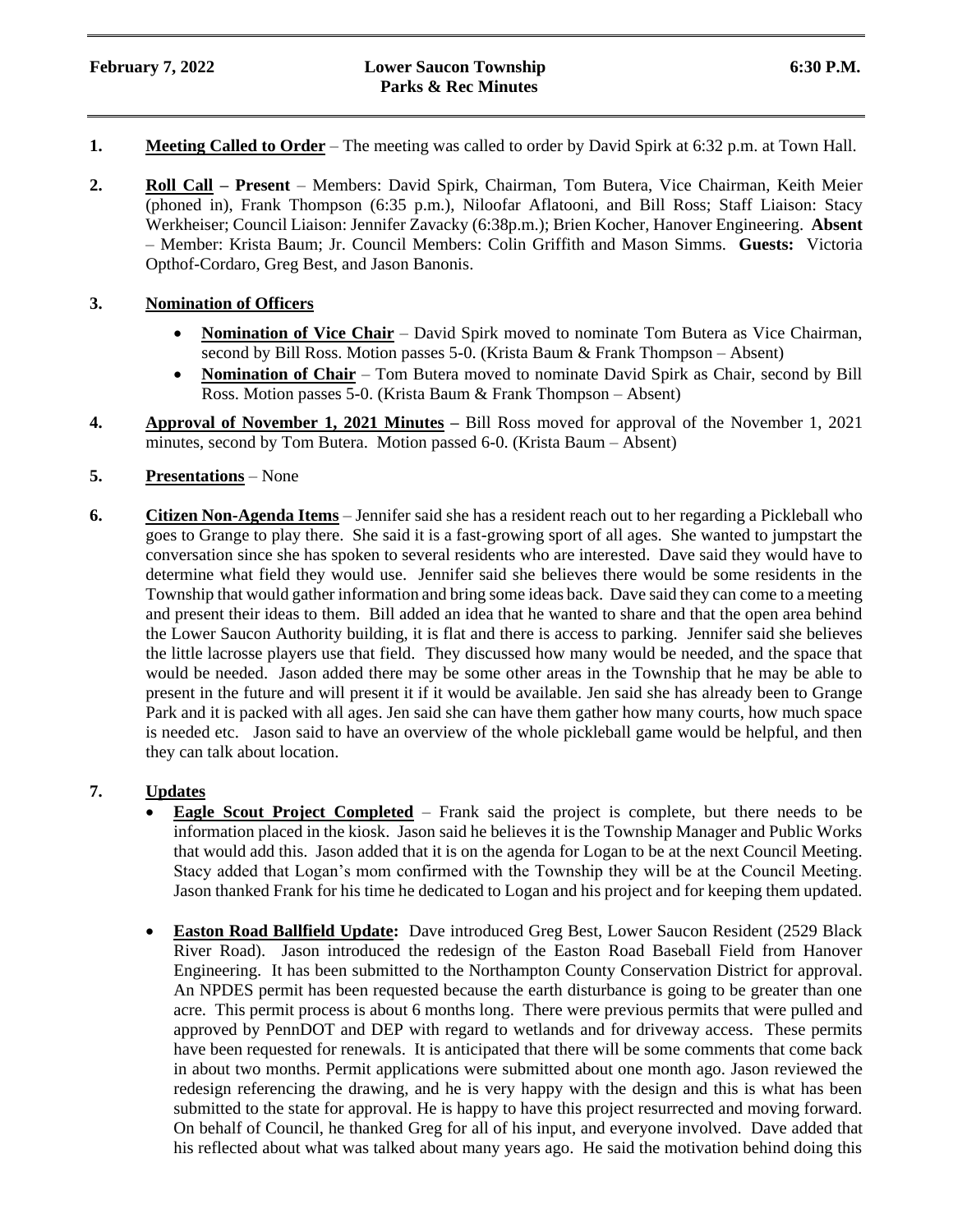project making it a better field is it collects a lot of water; the upper field was not used after it was put in. Dave thanked Jason and Greg or spearheading this and hopefully it comes to fruition. Greg thanked everyone for supporting their program for the youth. He said they are very fortunate as a board to have Alex S., who works for a company that installs ballfields, and he has dedicated a tremendous amount of time reviewing plans and gave some real cost savings measures. He said when they get to the bid set, they can provide cost savings measures without effecting the performance or even improve it. Greg said last week at the meeting they had last week with Jason, that as some issues that may arise, he understands it is Mockingbird Lane, they are trying to stay a step ahead to overcome some of the resident's concerns. He said this project also brings an illuminated field because other than the Majors field at Dimmick Park, there is not another illuminated field for anyone to play above 12 years old. They are also talking with other organizations that are affiliated with Hellertown-Lower Saucon and Legion. They have discussed how everyone would want to participate to help share some of the costs and maintenance. They were fortunate to get a groomer and another one was offered to them as well. He said the community is really excited to participate and have a field they can really be proud of, other than just the Majors field. He said they had talked about early on about seeing if this was going to be a skin field. Jason said this plan was shown to Saucon Valley Diamond Sports (SVDS) at their Board Meeting, and they love the plan. They had talked about getting some input on the size of the dugouts, and what Alex S. had said is that ballfields now are being built with dugouts that are typically 45 to 47 feet in length and 12 to 15 feet in depth. Greg said they do not dugout anymore, and they were not sure if it was an ADA concern, he said 90% of the fields that……he said the company also re-turf fields and initialize turf fields, and then when they build fields, they are no longer in the ground, there is no 2 steps down anymore. He said they had discussed Southern Lehigh's field where they have the dugout and then on top that, there are stands. Jason said this is different than the Saucon Valley High School field where the bleachers are so far down the lines, it is difficult to see the action taking place. Jason said the other item that was discussed with SVDS was the distance with Homeplate and the backstop. For example, the big field at Dimmick Park, there is a tremendous amount of space. Also, discussed and suggested by SVDS was for a structure behind home plate that can be used for storage, a snack stand, a booth for announcing games and running a scoreboard and he thinks this is feasible and can be put into the design. In addition, there would be a placement of multiple batting cages and bullpens. Frank asked if that would be in the future? Jason, said no, it would be in the plan. Greg added it poles and nets – not a huge structure. Jason reviewed the plans again in more detail. Bill asked if the 350 ft is good enough to meet the required dimension? Greg said it is. Jason said sometime in the future, which is currently the infield, to put a pavilion or some other recreational structure, playset but also consider that nobody would get hit by balls. Jason also discussed some drainage. Greg added if there is a need for clarification or any questions, they have a lot of generous volunteers with a lot of different random expertise. They are more than happy to do any research that may help. Jason said once the questions come back from the NPDES, they will have a pretty clear understanding of the final product, maybe 2 months from now, and at that point they can send it out for an RFP. Even though they won't have the permits in hand, they can at least start the process to address supply chain issues and staffing. Instead of waiting for the permits to come in, his recommendation to Council will be to bid it out and start getting some prices and line up some contractors and suppliers so that they are in line so when the permits do come in , hopefully June, they are ready to go and break ground. Maybe even be able to use the field in fall depending on how the construction process goes. Dave said that would be ambitious and would be tremendous. He added two things, on the big field at Dimmick, he said he thinks the Iron Pigs came and put down the infield dirt. Jason said he believes this was at knee-high field. They had won a contest and as part of the contest, they were able to pick a field and it was the knee-high field next to the Dewey Fire Co. Dave said he thinks they also got the dirt for the big field too an they had to spread it. He said this is a special in-field mix. Dave suggested to Greg that they should put a list together of all wish list items, and the worst that could happen is they will stop at a certain point on the list and the remaining items would be put in for the future whether it is the Township, SVDS, or fundraising. He mentioned about a score board, this way the site contractor could at least put in the rough electric. A list of items was reviewed that they could add. He (Dave) said he would like to see everything in the RFP, and if needed ask for donations. Greg also added that he is the Vice President of softball, and the softball community was very vocal about that field and they thought maybe it could be a skin field and used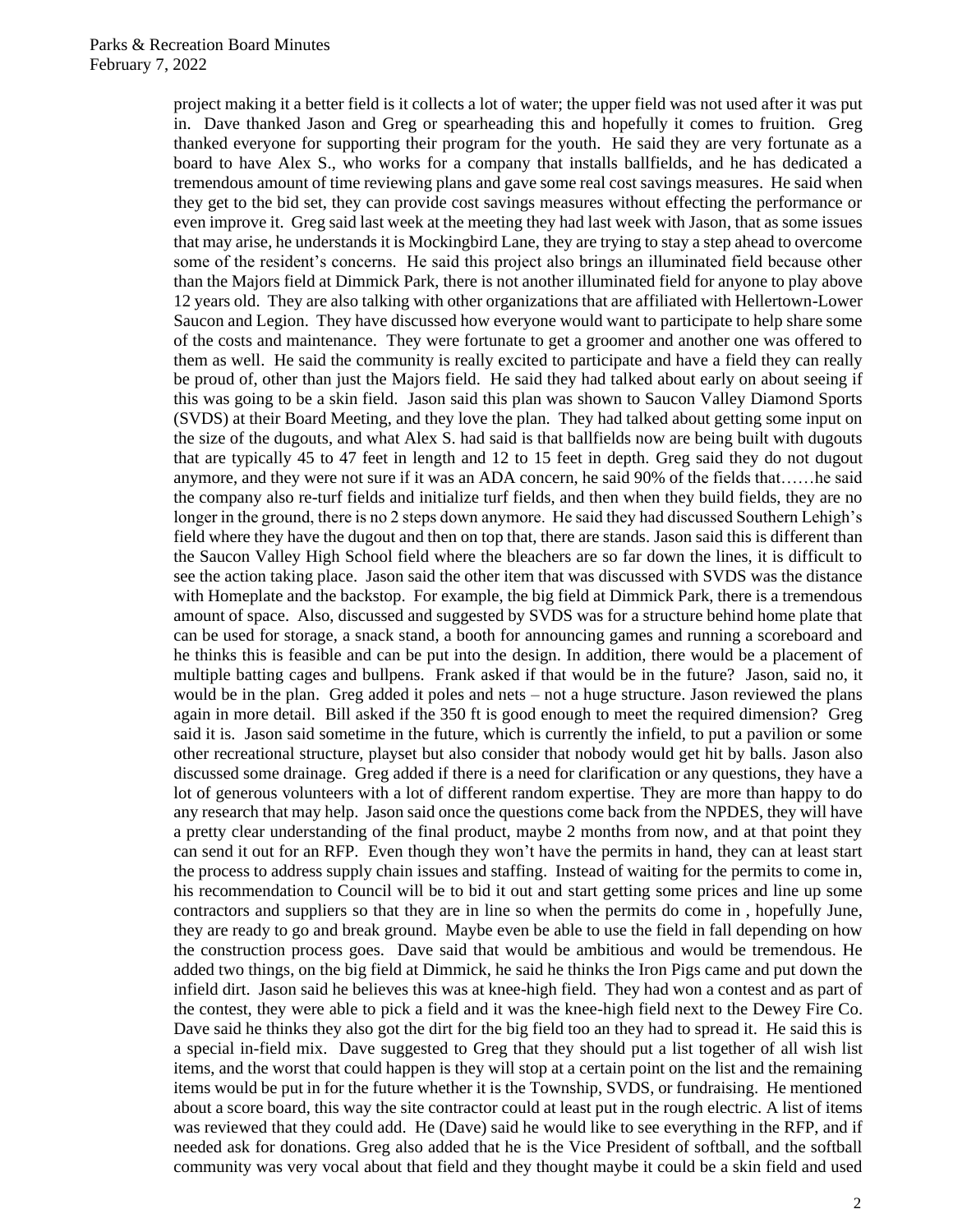for both softball and baseball, but it didn't work out. Greg said they have an illuminated field at the Township. Greg had heard it was tough to get this field, and he said he would bring up these since he would be at this meeting. Greg said the drainage is awful at this field. He knows there was some renovations were done to try remedy this, and it is a lot of infield mix across the parking lot. Dave said he didn't know there was a renovation done. Greg said something was done in the Spring, someone did something. Pea gravel was dropped underneath where the bleachers are on the parking lot side. Dave said he is going to assume Public Works may have done this. He said it lasted until the heavy May rain, and they tried to put some of it back. He said they have a different agreement with Dimmick in that they let them maintain the fields and groom them and everything they need to do and it works out really well. Greg said they also installed some security cameras. He also reviewed that some people are putting top soil down and he wants them to know that they are not doing, and said it is not them. Greg said they has strict instructions years ago that they are not to touch the fields. They are to call, and Public Works takes care of it. He said the biggest challenge is that it is not reserved for Saucon Softball. They have lost numbers years over years that go to club-style teams because they don't have, whether it be the facilities or talent. His goal is to try to get as many participants back in and get the numbers back up. One of the things they are doing is bringing in clinics from pretty well-known Hellertown-Lower Saucon (HLS) alumni in the softball community and getting the numbers back up. Greg said last year in fall ball they reserved the field for 3 days on each field to offset what they had at Dimmick, but by October it is dark. He said another organization had the field one night and the lights were left on, and an email went out and the other organization replied and said it wasn't them because they hadn't used the field yet. They said the field was reserved and unused. Saucon fall ball had to go to Wilson, Palisades, and would like to keep to try to keep the field for Saucon athletes. Dave said he agrees and he would like to understand. There were discussions on what organization it could be. Jason said he knows soccer uses the fields at Grist Mill, and things the propose of the field should be used for that sport as a priority. Dave said they should check with Carol. Bill added that in past the soccer league used that, but they do not have the numbers they used to as number are down. Bill said we should try to clarify this if someone is using the field, and be sure they really need it because we have an organization that wants to use it regularly. Greg said he appreciated that and it may have been a backup but it was tough for them. Dave said Jen and/or Jason can find out. Dave said he thinks Greg can make a list of what is needed on the field and an addendum to the RFP because they are both ballfield that get similar dirt. Dave said maybe adding trench drains, and thinks it may be minimal in the grand scheme of things. Jason said it is also easier to do since it is a skin field – it just has to be dug out, put the drains in, and fill it back in and it settles, make sure there is no unevenness, roll it to make sure it compacted. He said it is easier to do on a softball field vs. a baseball field because you don't have to worry about the infield. Greg said that they would like to ask to maintain the fields, not bringing anything in (infield mix), just using rakes and drags. He knows the Township subcontracts the grass mowing. Dave said the style if very different, that Lower Saucon Township does 100% and nothing by the citizens. At Hellertown, Dave has done everything and lined the fields 100 times. He said the question is can they ask to move on some of this. Jason said he thinks Greg would want to just maintain the infield and not the grass. Jason said he would suggest for him to send Jen and Jason an email and they can present it to the Township Manager. He said the reason he suggests this is that there were comments from residents in Steel City and a lot of the things were taken care of inhouse and they are more than willing to do this. Jason said they may be able to do some of these things, and he isn't sure what their technical capabilities are, maybe they have done it elsewhere to the extent they need to hire outside contractors to do the work – he isn't opposed to doing this but if we they can get a list of the things and they can present it to Leslie and she can sit with Roger, the head of Public Works, and they can determine if they can do these things. The operational part is to reserve it for softball, and some of the maintenance issued, he feels is an easy list. Dave said he agrees that Public works can do everything but the ultimately, with ongoing maintenance, he thinks should have some leeway to allow a proven commodity of SVDS to take care of the infield by bringing in a groomer and leaving it there. Dave said he thinks this should have some consideration and Jason agreed. Greg said he understand that Wednesday is dedicated to an adult league, and he would ask that at least every day of the week during softball season that there is a field available to the residents that they play for SVDS. Jason said he is going a step further that it's not just a field – their options for a lighted softball field are none. Jason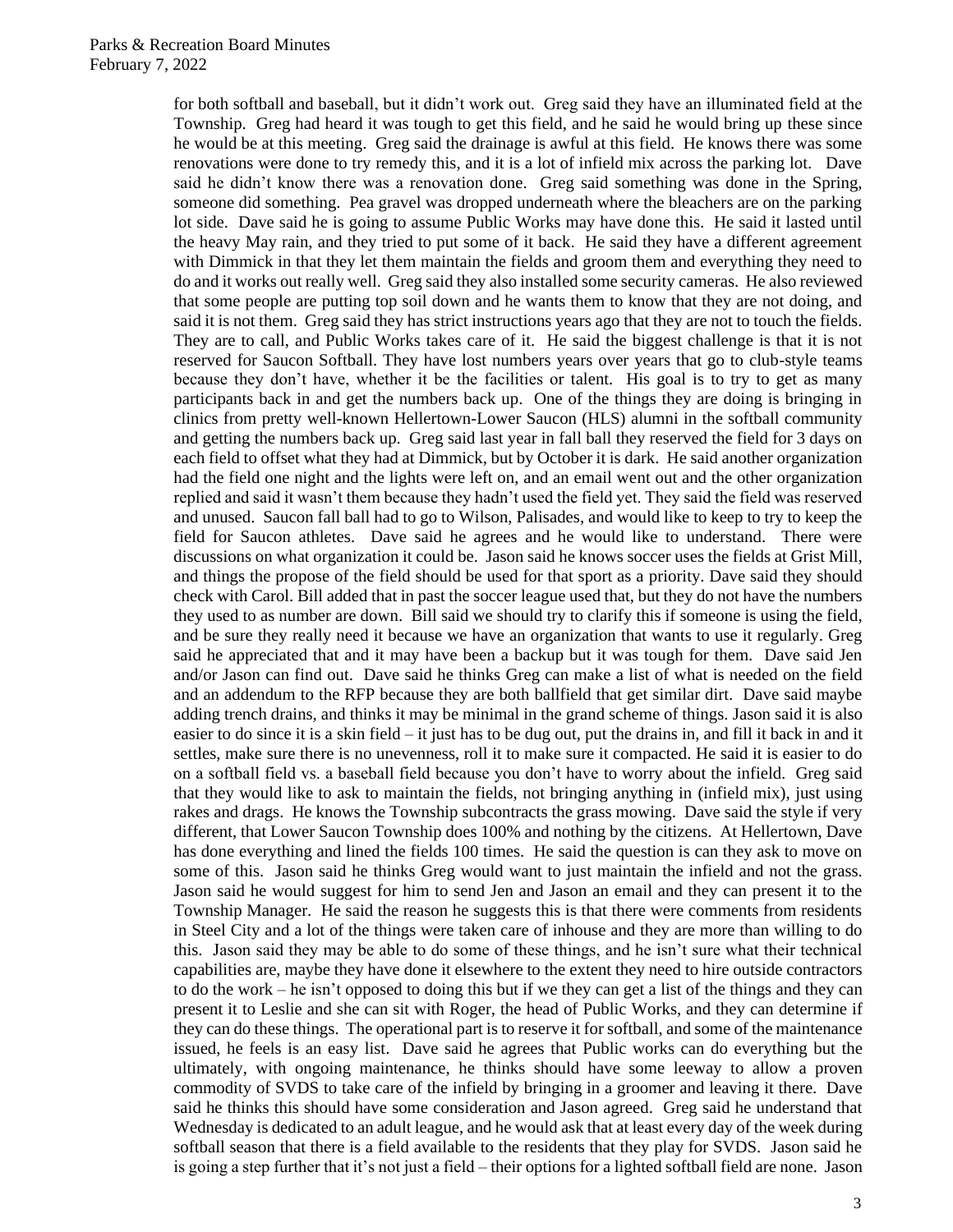said the thinks that field should be their "A" field, it should be the field they aspire to have the most since it has the best amenities, it has the lights, they can practice on it, play games on it, as long as the time ordinance is followed. Jason said it should be their primary field especially in the early Spring and late Fall. Greg said most of the items he has to review is really to just receive permission to do things to the field. Dave said put a list together and they will go from there. Greg said he can have the list to them by the end of the week.

Dave moved the topic to the Miracle League and using the Easton field or other field. Dave said he looked at the field sizes that The Miracle League plays on and he is not sure they would use, what would be a Major League Baseball field. What he said they can use in Lower Saucon Township to host The Miracle League if that is a possibility, would be the Polk Valley Park fields. He thinks they are better suited. He asked Victoria if she ever had any functions in the Polk Valley Park fields. Victoria said she has been there but has not had any functions there. She had the opportunity to speak with Amanda about the needs and capacity are for their Miracle League and Special Olympics Organizations in the valley. Amanda indicated that the Charles Chrin Center, which was a 4-year project, \$500,000.00, the turf surface itself is \$100,000.00, and they had to do a lot coordinating with National Miracle League to make sure it met all the specifications they wanted. It was a very, very long and arduous process, and that field serves the community well. For Miracle League, they are sufficiently staffed with that, Amanda did not foresee that there would be an additional need in the community for a second field or facility so that was wonderful to hear that from her and even just some of the information on how they came through that process at the Charles Chrin Center. Victoria discussed with her some ideas in just making our field, since we were spending this effort and money on it, to make it friendly for spectators and family members who may have different abilities to utilize the field since all this work is being done. Things that she and Amanda discussed were a shaded pavilion, a lot of children with special needs are sensitive to sun and the elements more so than neurotypical kids so having a place for them to be able to go during practice is nice, and everyone uses pavilions. The other thing Amanda talked about was park benches that are ADA accessible. In Hanover Township, their park that has a playground has a lot of different items on it and we could go there and use that as an example to try to put some of those features at our park, not the playground equipment, but different things that were ADA accessible. Victoria said she did see on the drawing, she wasn't sure if the pathway that leads from the parking lot to the bleachers, what surface that is. Dave said it is ADA compliant, it will be asphalt and have the right slope at 5% or less. Victoria said that is wonderful. Victoria asked Amanda about bleachers, and what typically does the special needs community like to see and she said at Charles Chrin there are no bleachers, everyone is just right there by the fence. Typically, when you have someone in a wheelchair, they don't want to deal with anything that has to do with bleachers, and that makes sense, other than elevators at big fields there is no way to get to them but having a space that there could be a wheelchair or two at the bleachers. She knows they had some discussion about having bleachers above the dugouts, just if there is space there that someone could park their wheelchair if they needed to, a family member or a spectator, just to have that in mind. She wasn't sure if the ADA regulations already require that for the portion that is dedicated to the bleachers or not. Victoria said she hear they were thinking of doing pavilion anyway, so the picnic tables that are ADA compliant, to have at least one of them she thinks would be sufficient so that anyone that had a wheelchair could utilize that table. She said with her son, he is on a very specific feeding regimen and he cannot feed himself, having a table to bring him to if she were there for her daughter who can participate and practice in softball or baseball, that would be really helpful. The little things that are helpful if you are going to be buying these things, we can try to look at options they make for ADA compliance. Dave said the field and now the dugouts will now be all ADA compliant. He said the field is less than 5% slope, and the pathway is ADA compliant, he things Jason's idea of having the pavilion down near the parking lot in the outfield is probably the safest spot, and it is convenient to the parking lot. He said it isn't the greatest spot to watch the game, but nevertheless, it is a safe spot. You may have a homerun clear the fence by 20 or 30 feet, but it is very rare. Bill Ross said they could put netting up behind the fence to protect the pavilion or people out there. Dave said the have the pavilion set up what would be the outfield in Steel City, and they have had no trouble there. Bill said it is a smaller field with smaller players, with a big field you are more likely to get…..Dave said there may be a couple, and he has seen a couple go…..and he said the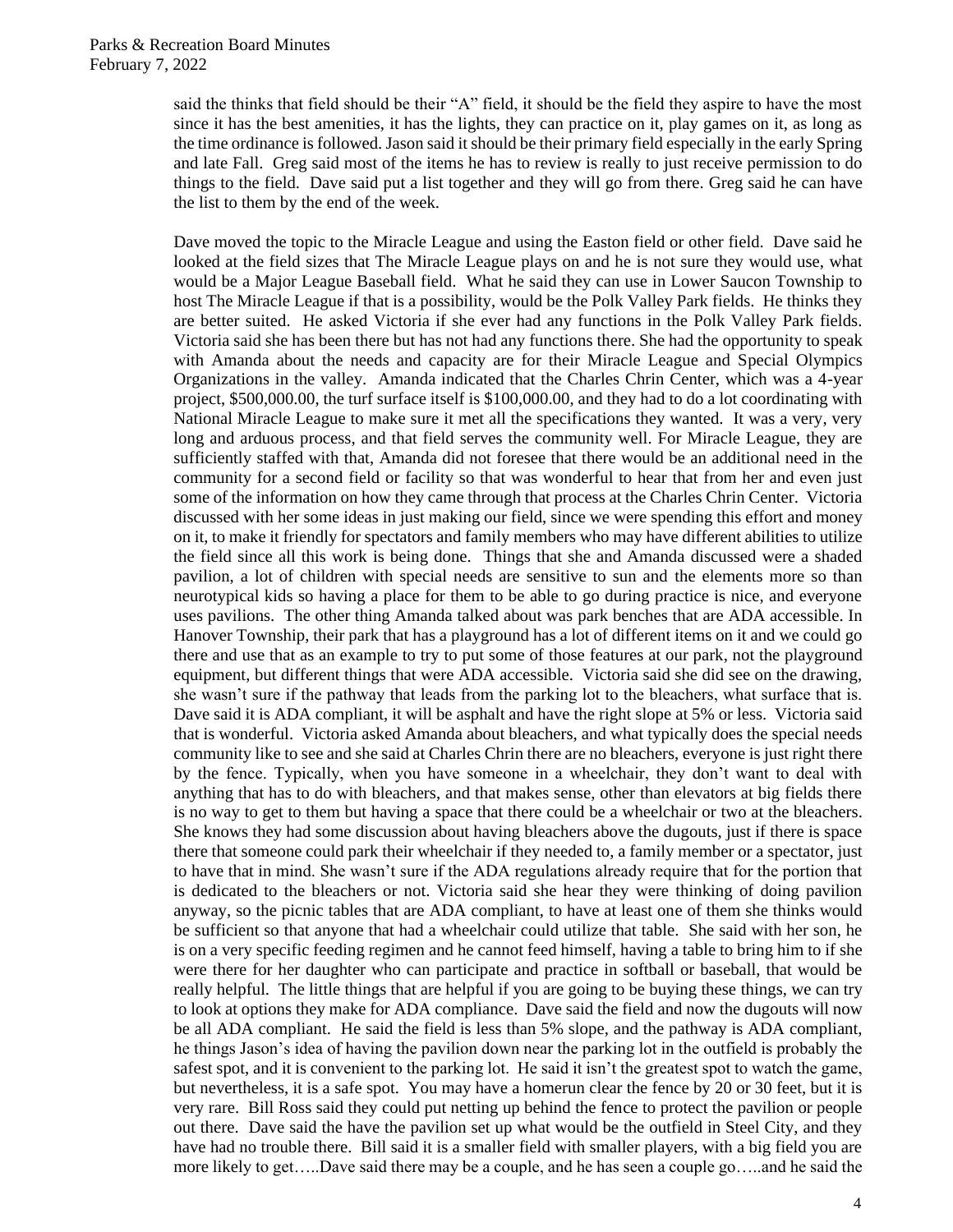houses aren't that far away from the fence at Dimmick and he has seen some go into yards. Dave also said it would help if there were some trees behind the……Jason said he thinks the design will implement some trees, especially along the first base side to have some screening between the lane and properties over there and create a buffer for noise separation and also to catch anything that may go over that way in addition to the fence. Jason said it may take a while for those trees to mature but they will at some point. Dave asked Victoria who put that in, Palmer Township? Did Palmer Township pay for those things? Victoria said she isn't sure how they split it up and she does know that there was one council member, she thinks he just recently went off Council, but it was a passion of his to provide a space for people with disabilities and they worked with Charles Chrin who she thinks donated a lot of manpower to make this facility work with…..that is the facility and it was, like she said, apparently a very, very involved multi-year process to make sure that they had everything in place to comply with The Miracle League's regulations and it does serve the entire Lehigh Valley, including Saucon Valley students she is told. As far as what they need for the Special Olympics, there wouldn't be any need for a field for that either, they have sufficient resources right now to serve their community and other placed, there is no need there but she did say she thought it was wonderful that we wanted to try and make our ballfields more accessible and these are the ideas on a smaller scale, not building a Miracle League field that we can take a look at.

Dave asked if anyone else had anything to add or any questions. He thanked Greg for coming.

Greg also mentioned that the lights at Town Hall for the basketball court. He said the lights that are on there right now, they are a metal halide high intensity discharge lamp which takes about 10-15 minutes to fully ignite and go on. If you miss the blinking light, it takes 10-15 minutes, so his company, Graybar Electric, they have a certain amount they can apply for a local grant, so Greg applied for it last year, but he didn't get it. He said they can get  $2 - 4$  lights for free depending on what size, which they would donate and there would be no cost to the Township. He is not sure how this works, but they just did Grange Park in Macungie. Dave asked if the lights can retrofit right on? Greg said exactly, he said it is actually a new fixture, not just a lamp. If the Township was willing to have the electrician, he isn't sure if we have an in-house electrician, if not they have a host of local electrician that do a lot of this stuff, and a few he mentioned live in the Township. Greg said if the Township would like to accept the donation, they would have to put it up. Jason asked if the donated lamps are more energy efficient. Greg said yes, they are about 80% more efficient, they are instant on, and with that the usage for one 45-minute period would be equivalent to the usage of the entire week based on what that kilowatt hour savings would be.

**MOTION**: Dave Spirk made a motion to accept Graybar's donation of lights, and recommend Council looking the possibility of installing them. **SECOND**: Bill Ross **ROLL CALL**: 6-0 (Krista Baum – Absent)

Greg asked if the timer can be looked into on the courts because the timer does not initiate until 7:30, so in the winter……. Greg asked if the timer can be changes so it goes on at 5:00p.m. and then it goes off at 10:00p.m.

Jason asked an additional question regarding the lights on the baseball field to be sure the neighbors are less effected. He wanted to know if the same can be done here. Greg said they are sensitive to the light trespass because the LEDs are a lot brighter, but then can control them. There is a way to have a cutoff and explained how to address light trespass.

## **7. Special Event Applications** – None

## **8. Old Business** –

• Items Needing Attention at Steel City Park: Stacy added the only item she is aware of is the arborvitaes along the fence. Roger had obtained quotes a while back. She will check with Roger if they are still good. Dave asked her to bring an update to the next meeting.